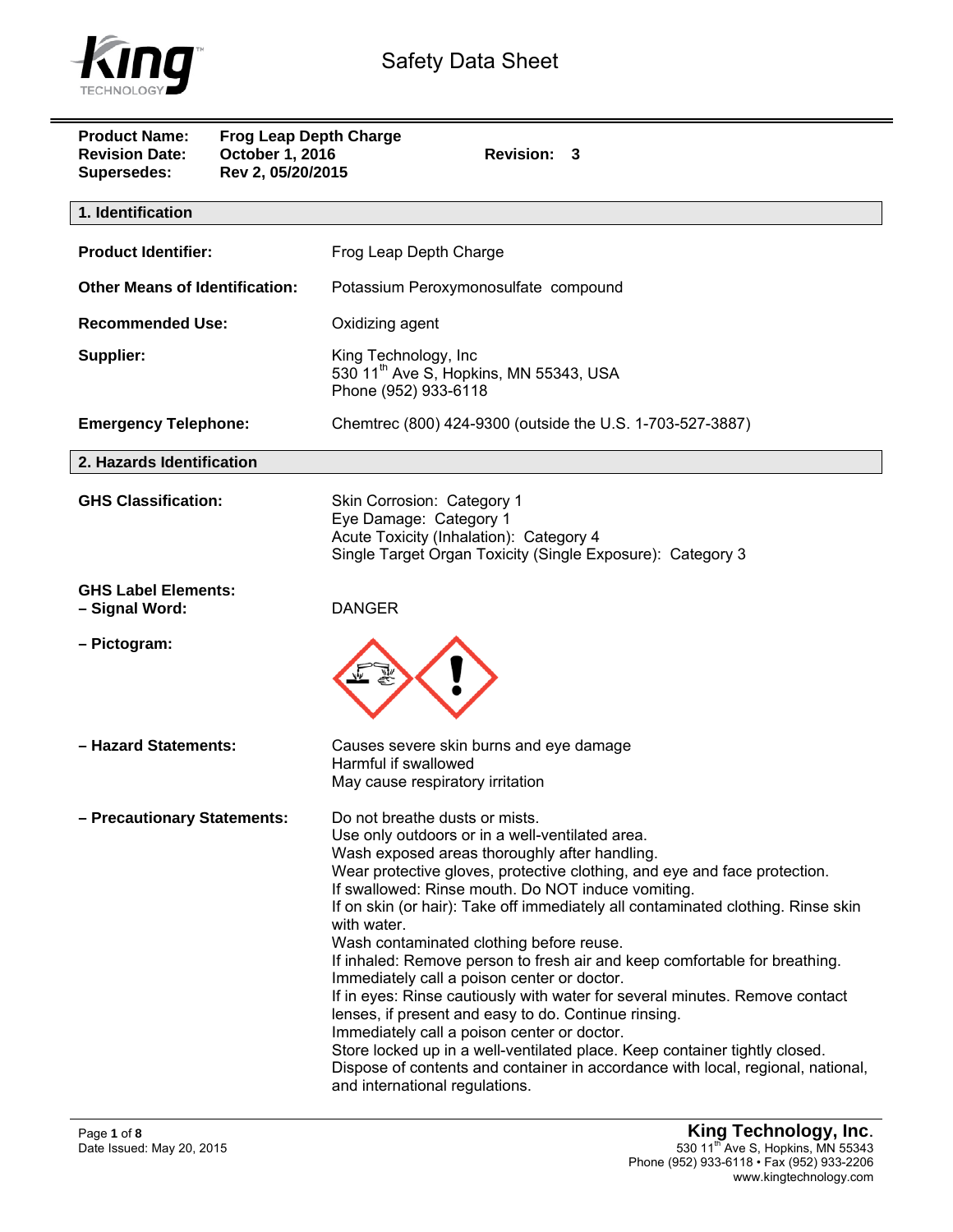

| <b>Product Name:</b><br><b>Revision Date:</b><br>Supersedes: | <b>Frog Leap Depth Charge</b><br><b>October 1, 2016</b><br>Rev 2, 05/20/2015 |      | <b>Revision:</b> | - 3 |
|--------------------------------------------------------------|------------------------------------------------------------------------------|------|------------------|-----|
| <b>Unclassified Hazards:</b>                                 |                                                                              | None |                  |     |
| Percentage of Ingredients with                               |                                                                              | Zero |                  |     |

**Unknown Toxicity:** 

| 3. Composition / Information on Ingredients                                |          |  |
|----------------------------------------------------------------------------|----------|--|
| <b>Components</b>                                                          | Weight % |  |
| Pentapotassium bis(peroxymonosulphate) bis(sulphate)<br>CAS No: 70693-62-8 | 86 - 96  |  |
| Dipotassium peroxodisulphate<br>CAS No: 7727-21-1                          | $0 - 5$  |  |
| Tetra[carbonato(2-)]dihydroxypentamagnesium<br>CAS No: 7760-50-1           | $1 - 2$  |  |

The specific percentages of composition have been withheld as trade secrets.

| 4. First-aid Measures                                        |                                                                                                                                                                                                                                                                                                                                                                                                               |
|--------------------------------------------------------------|---------------------------------------------------------------------------------------------------------------------------------------------------------------------------------------------------------------------------------------------------------------------------------------------------------------------------------------------------------------------------------------------------------------|
| Eye contact:                                                 | Hold eye open and rinse slowly and gently with water for 15-20 minutes.<br>Remove contact lenses, if present, after the first 5 minutes then continue<br>rinsing eye. Call a poison control center or doctor immediately.                                                                                                                                                                                     |
| <b>Skin contact:</b>                                         | Remove contaminated clothing. Rinse skin immediately with plenty of soap<br>and water for 15-20 minutes. Call a poison control center or doctor<br>immediately.                                                                                                                                                                                                                                               |
| Inhalation:                                                  | Move person to fresh air. If person is not breathing call 911 or an ambulance,<br>then give artificial respiration, preferably by mouth-to-mouth if possible. Call a<br>poison control center or doctor for treatment advice.                                                                                                                                                                                 |
| Ingestion:                                                   | Call poison control center or doctor immediately for treatment advice. Have<br>person sip a glass of water if able to swallow. Do not induce vomiting unless<br>told to do so by the poison control center or doctor. Do not give anything by<br>mouth to an unconscious person. Have the product container or label with you<br>when calling a poison control center or doctor, or when going for treatment. |
| <b>Most Important Symptoms,</b><br><b>Acute and Delayed:</b> | Causes severe skin burns and eye damage. Harmful if swallowed. May cause<br>respiratory irritation.                                                                                                                                                                                                                                                                                                           |
| <b>Immediate Medical Attention</b><br><b>Required:</b>       | If exposed, immediately call a poison center or doctor for treatment advice.                                                                                                                                                                                                                                                                                                                                  |
| 5. Fire-fighting Measures                                    |                                                                                                                                                                                                                                                                                                                                                                                                               |
| The product itself does not burn.                            |                                                                                                                                                                                                                                                                                                                                                                                                               |

| <b>Suitable Extinguishing Media:</b> | Use extinguishing measures that are appropriate to local circumstances and<br>the surrounding environment.<br>Do not use Carbon dioxide $(CO2)$ |
|--------------------------------------|-------------------------------------------------------------------------------------------------------------------------------------------------|
|                                      |                                                                                                                                                 |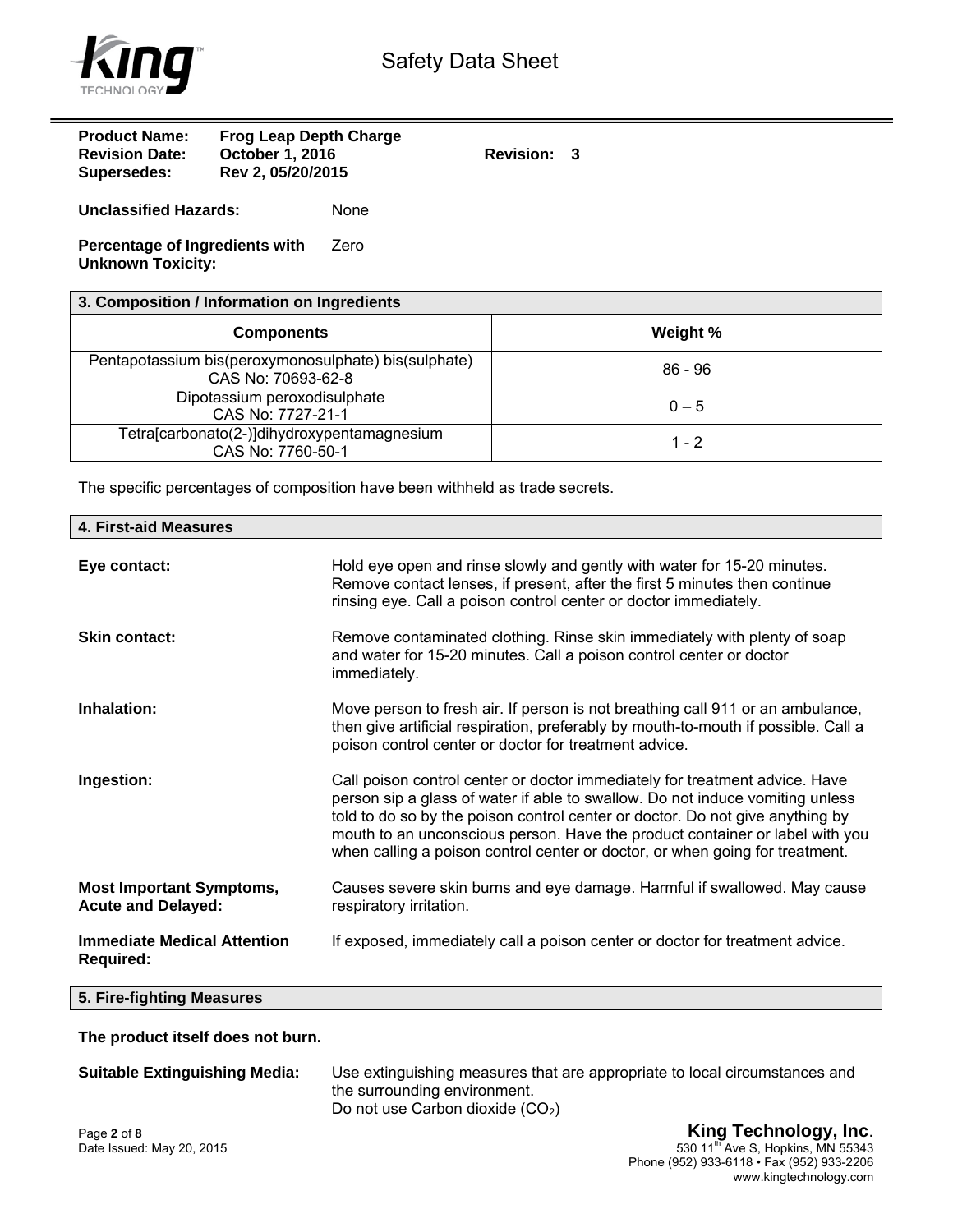

| <b>Product Name:</b><br><b>Revision Date:</b><br><b>Supersedes:</b>           | <b>Frog Leap Depth Charge</b><br>October 1, 2016<br>Rev 2, 05/20/2015 | <b>Revision: 3</b>                                                                                                                                                                                                                                                                                                                   |
|-------------------------------------------------------------------------------|-----------------------------------------------------------------------|--------------------------------------------------------------------------------------------------------------------------------------------------------------------------------------------------------------------------------------------------------------------------------------------------------------------------------------|
| <b>Flash Point:</b>                                                           |                                                                       | Does not flash                                                                                                                                                                                                                                                                                                                       |
| <b>Specific Hazards Arising From</b><br>the Chemical:                         |                                                                       | Oxygen, Sulfur dioxide, Sulfur trioxide                                                                                                                                                                                                                                                                                              |
| <b>Special Protective Equipment</b><br>and Precautions for Fire-<br>fighters: |                                                                       | In the event of a fire, wear self-contained breathing apparatus and protective<br>suit.                                                                                                                                                                                                                                              |
| <b>6. Accidental Release Measures</b>                                         |                                                                       |                                                                                                                                                                                                                                                                                                                                      |
|                                                                               |                                                                       | NOTE: Review FIRE FIGHTING MEASURES and HANDLING (PERSONNEL) sections before proceeding with<br>clean-up. Use appropriate PERSONAL PROTECTIVE EQUIPMENT during clean-up.                                                                                                                                                             |
| <b>Personnel Precautions:</b>                                                 |                                                                       | Evacuate personnel to safe areas. Use personal protective equipment.                                                                                                                                                                                                                                                                 |
| <b>Methods and Materials for</b><br><b>Containment and Cleaning Up:</b>       |                                                                       | Sweep up and shovel into suitable containers for disposal. Avoid dust<br>formation. After cleaning, flush away traces with water. Try to prevent the<br>material from entering drains or water courses. Dispose of in accordance with<br>local regulations.                                                                          |
| 7. Handling and Storage                                                       |                                                                       |                                                                                                                                                                                                                                                                                                                                      |
| Handling:                                                                     |                                                                       | Use only outdoors or in well-ventilated areas. Do not breathe dust. Avoid dust<br>formation in confined areas. Avoid contact with skin and eyes. Keep away<br>from heat and flame. Wash hands before breaks and immediately after<br>handling the product. Handle in accordance with good industrial hygiene and<br>safety practice. |
| Storage:                                                                      |                                                                       | Keep in dry, cool and well-ventilated place. Protect from contamination. Store<br>locked up in original container. Keep away from: Combustible material, never<br>allow product to get in contact with water during storage. Stable under<br>recommended storage conditions.                                                         |
| 8. Exposure Controls and Personal Protection                                  |                                                                       |                                                                                                                                                                                                                                                                                                                                      |
| <b>Appropriate Engineering</b><br><b>Controls:</b>                            |                                                                       | Ensure adequate ventilation.                                                                                                                                                                                                                                                                                                         |
| <b>Exposure Limits:</b>                                                       |                                                                       | <b>Exposure Limit Values</b>                                                                                                                                                                                                                                                                                                         |
|                                                                               |                                                                       | Pentapotassium bis(peroxymonosulphate) bis(sulphate)<br>AEL* (DUPONT) 1 $mg/m^3$ 8 & 12 hr TWA total dust                                                                                                                                                                                                                            |
|                                                                               |                                                                       | Dipotassium peroxodisulphate<br>TLV (ACGIH) 0.1 mg/m <sup>3</sup> TWA as persulfate                                                                                                                                                                                                                                                  |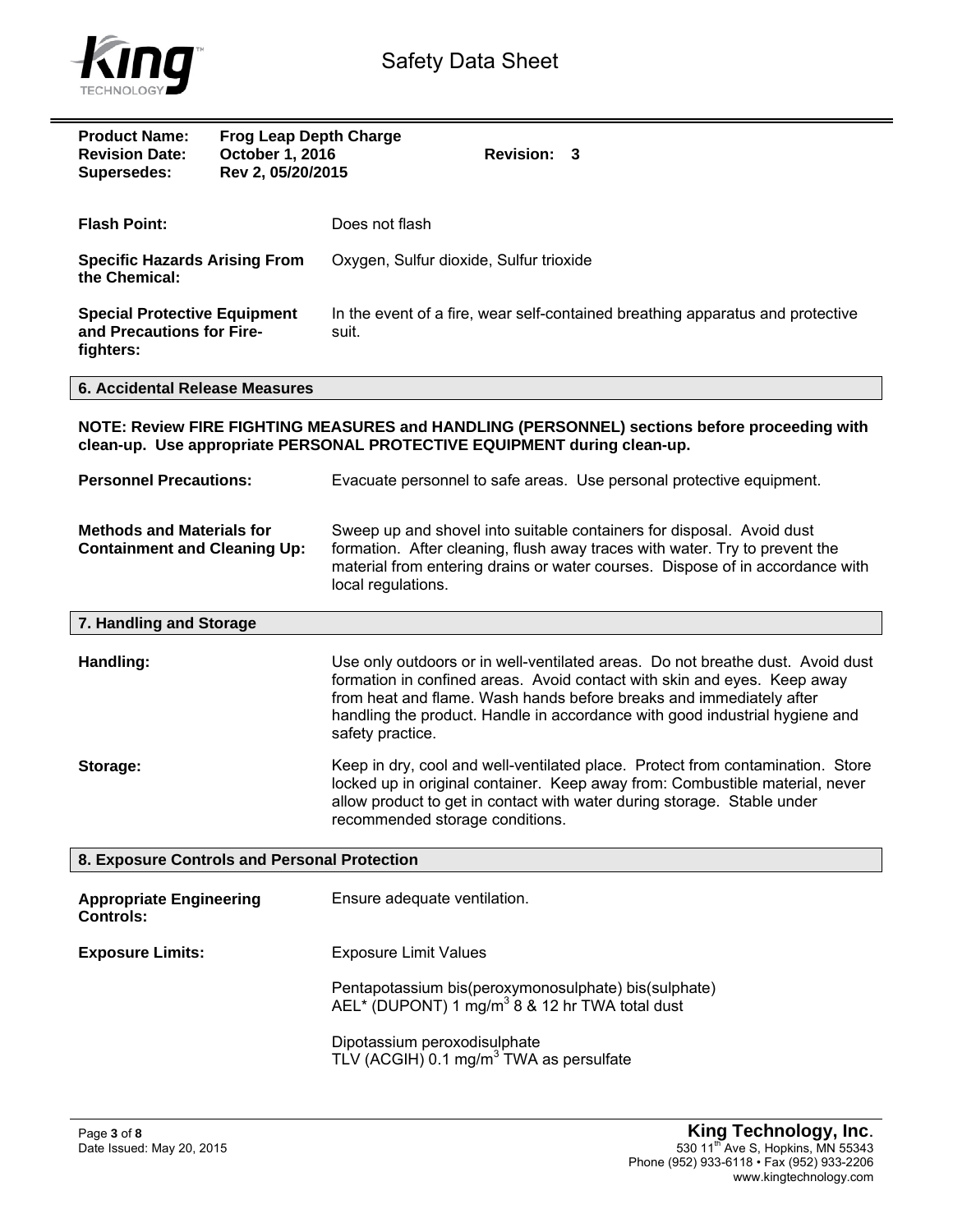

| <b>Product Name:</b>  | <b>Frog Leap Depth Charge</b> |             |  |
|-----------------------|-------------------------------|-------------|--|
| <b>Revision Date:</b> | October 1, 2016               | Revision: 3 |  |
| Supersedes:           | Rev 2, 05/20/2015             |             |  |

Potassium sulfate

 $AEL^*$  (DUPONT) 10 mg/m $^3$  8 hr. TWA

\*AEL is DuPont's Acceptable Exposure Limit. Where governmentally imposed occupational exposure limits which are lower than the AEL are in effect, such limits shall take precedence.

## **Personal protective equipment:**

| <b>Respiratory protection:</b>              | When workers are facing concentrations above the exposure limit they must<br>use appropriate certified respirators.                                                                                    |
|---------------------------------------------|--------------------------------------------------------------------------------------------------------------------------------------------------------------------------------------------------------|
| Hand protection:                            | Material – impervious gloves.                                                                                                                                                                          |
| Eve protection:                             | Wear safety glasses or coverall chemical splash goggles.                                                                                                                                               |
| Skin and body protection:                   | Where there is potential for skin contact, have available and wear as<br>appropriate, impervious gloves, apron, pants, jacket, hood and boots.<br>Remove and wash contaminated clothing before re-use. |
| General protective and hygiene<br>measures: | When using do not eat or drink. Do not breath dust.                                                                                                                                                    |

**9. Physical and Chemical Properties** 

| Appearance:<br>Odor:              | Granular white solid<br><b>None</b>         |
|-----------------------------------|---------------------------------------------|
| Odor threshold:                   | Not available                               |
| Melting point / range:            | Decomposes before melting.<br>Not available |
| Boiling point / range:            |                                             |
| <b>Flash point:</b>               | Not available                               |
| <b>Evaporation rate:</b>          | Not available                               |
| <b>Flammability:</b>              | Not available                               |
| Vapor pressure:                   | < 0.0000017 hPa                             |
| Vapor density:                    | Not available                               |
| Solubility in water:              | 297 – 357 g/L at 22 °C (72 °F)              |
| Specific gravity:                 | 1,100 - 1,400 kg/m <sup>3</sup>             |
| pH:                               | 2.1 at 30 g/L 20 °C (68 °F)                 |
| <b>Flammability limits:</b>       | Not available                               |
| <b>Partition coefficient:</b>     | Not available                               |
| Auto-ignition temperature:        | Not available                               |
| <b>Decomposition temperature:</b> | Not available                               |
| <b>Viscosity:</b>                 | Not available                               |

## **10. Stability and Reactivity Reactivity: This product is not reactive under normal conditions. Stability:** Stable under recommended storage conditions **Possibility of hazardous reactions:**  Will not occur under normal conditions.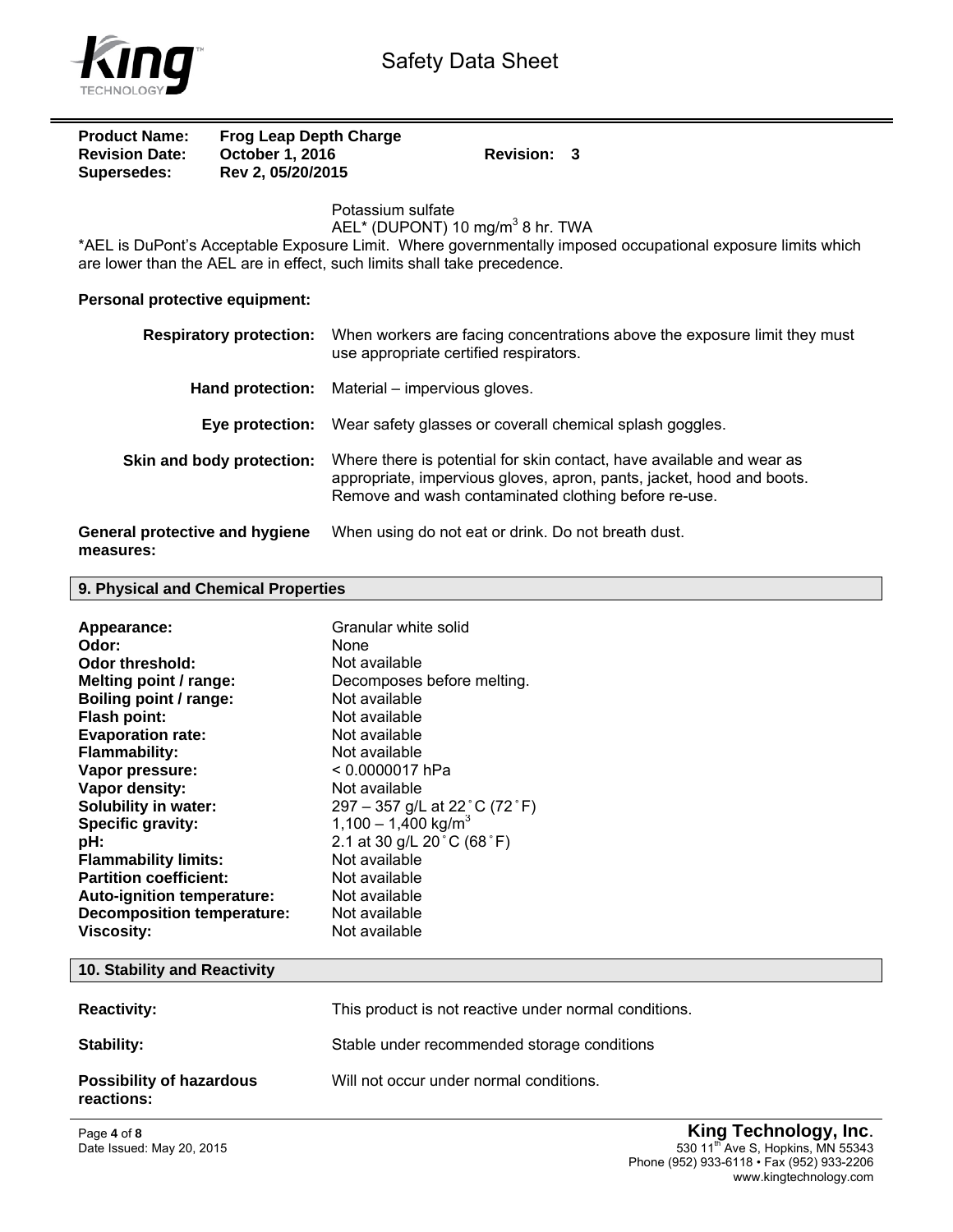

**TECHNO** 

| <b>Product Name:</b><br><b>Frog Leap Depth Charge</b><br><b>Revision Date:</b><br>October 1, 2016<br>Rev 2, 05/20/2015<br><b>Supersedes:</b> | Revision: 3                                                                                                                                                                                                                                      |
|----------------------------------------------------------------------------------------------------------------------------------------------|--------------------------------------------------------------------------------------------------------------------------------------------------------------------------------------------------------------------------------------------------|
| <b>Conditions to avoid:</b>                                                                                                                  | Temperature > 50° C (> 122°F). Avoid extreme heat                                                                                                                                                                                                |
| Incompatible materials:                                                                                                                      | Halogenated compounds, Cyanides, Heavy metal salts                                                                                                                                                                                               |
| <b>Hazardous decomposition</b><br>products:                                                                                                  | Hazardous decomposition products: Oxygen, Sulfur dioxide, Sulfur trioxide                                                                                                                                                                        |
| 11. Toxicological Information                                                                                                                |                                                                                                                                                                                                                                                  |
| Potassium Peroxymonosulfate compound:                                                                                                        |                                                                                                                                                                                                                                                  |
| Inhalation 4 h LC50                                                                                                                          | $> 5$ mg/l, rate                                                                                                                                                                                                                                 |
| <b>Skin irritation</b>                                                                                                                       | Causes burns, rabbit                                                                                                                                                                                                                             |
|                                                                                                                                              | Eye irritation Severe eye irritation, rabbit                                                                                                                                                                                                     |
| <b>Sensitization</b>                                                                                                                         | Did not cause sensitization on laboratory animals, guinea pig.<br>Did not cause sensitization on laboratory animals.<br>May cause sensitization of susceptible persons by skin contact or by inhalation<br>of dust.                              |
| Pentapotassium bis(peroxymonosulphate) bis(sulphate):                                                                                        |                                                                                                                                                                                                                                                  |
| <b>Dermal</b>                                                                                                                                | LD50, rat<br>Dose: >2,000 mg/kg                                                                                                                                                                                                                  |
| Oral                                                                                                                                         | LD50, rat<br>Dose: 500 mg/kg                                                                                                                                                                                                                     |
| <b>Repeated dose toxicity</b>                                                                                                                | Inhalation<br>Rat<br>Reversible, corneal damage                                                                                                                                                                                                  |
|                                                                                                                                              | Oral<br>Rat<br>Gastrointestinal effects                                                                                                                                                                                                          |
| <b>Mutagenicity</b>                                                                                                                          | Did not cause genetic damage in animals.<br>Tests on mammalian cell cultures showed mutagenic effects.<br>Did not cause genetic damage in cultured bacterial cells.<br>Overall weight of evidence indicates that the substance is not mutagenic. |
| <b>Teratogenicity</b>                                                                                                                        | Animal testing showed effects on embryo-fetal development at levels to or<br>above those causing maternal toxicity.                                                                                                                              |
| Dipotassium peroxodisulphate:                                                                                                                |                                                                                                                                                                                                                                                  |
| <b>Dermal</b>                                                                                                                                | LD50, Rabbit                                                                                                                                                                                                                                     |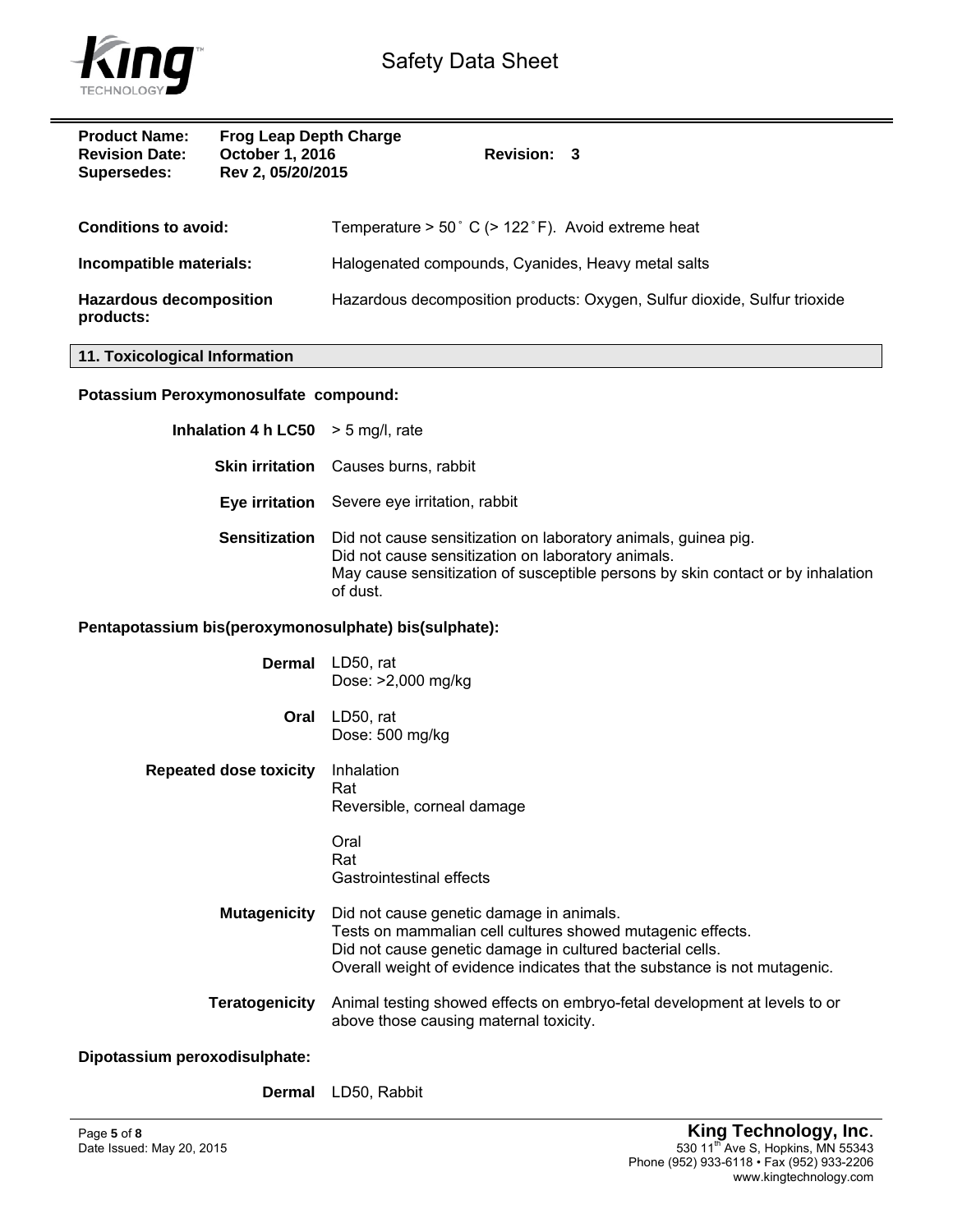

| <b>Product Name:</b><br><b>Revision Date:</b><br><b>Supersedes:</b> | <b>Frog Leap Depth Charge</b><br>October 1, 2016<br>Rev 2, 05/20/2015 | Revision: 3                                                                                                                                                    |
|---------------------------------------------------------------------|-----------------------------------------------------------------------|----------------------------------------------------------------------------------------------------------------------------------------------------------------|
|                                                                     |                                                                       | Dose: > 10,000 mg/kg                                                                                                                                           |
|                                                                     | Oral                                                                  | LD50, Rat<br>Dose: 802 mg/kg                                                                                                                                   |
|                                                                     | <b>Mutagenicity</b>                                                   | Tests on bacterial or mammalian cell cultures did not show mutagenic effects.                                                                                  |
| 12. Ecological Information                                          |                                                                       |                                                                                                                                                                |
| The following ecotoxicological data refer to:                       |                                                                       |                                                                                                                                                                |
|                                                                     |                                                                       | Pentapotassium bis(peroxymonosulphate) bis(sulphate):                                                                                                          |
|                                                                     |                                                                       | 96 h LC50 Cyprinodon variegatus (sheepshead minnow) 1.09 mg/L                                                                                                  |
|                                                                     |                                                                       | 72 h ErC50 Algae $> 1$ mg/L                                                                                                                                    |
|                                                                     | 48 h EC50                                                             | Daphnia 3.5 mg/L                                                                                                                                               |
| Dipotassium peroxodisulphate                                        |                                                                       |                                                                                                                                                                |
|                                                                     | 48 h LC50                                                             | Daphnia magna (Water flea) 92 mg/L                                                                                                                             |
|                                                                     |                                                                       | Environmental Fate: Pentapotassium bis(peroxymonosulphate) bis(sulphate):                                                                                      |
|                                                                     | <b>Biodegradability:</b>                                              | Readily biodegradable                                                                                                                                          |
|                                                                     | <b>Bioaccumulation:</b>                                               | Bioaccumulation is unlikely.                                                                                                                                   |
| 13. Disposal Considerations                                         |                                                                       |                                                                                                                                                                |
| <b>Waste Disposal:</b>                                              |                                                                       | Dispose of in accordance with local regulations.                                                                                                               |
| <b>Environmental Hazards:</b>                                       |                                                                       | If recycling is not practicable, dispose of in compliance with local regulations.                                                                              |
| 14. Transportation information                                      |                                                                       |                                                                                                                                                                |
| US DOT:                                                             |                                                                       | UN Number: 3260<br>Proper shipping name: Corrosive solid, acidic, inorganic, n.o.s.<br>(Monopersulfate compound)<br>Class: 8<br>Packing Group: II<br>Labels: 8 |
| IATA C:                                                             |                                                                       | UN Number: 3260<br>Proper shipping name: Corrosive solid, acidic, inorganic, n.o.s.<br>(Monopersulfate compound)<br>Class: 8<br>Packing Group: II<br>Labels: 8 |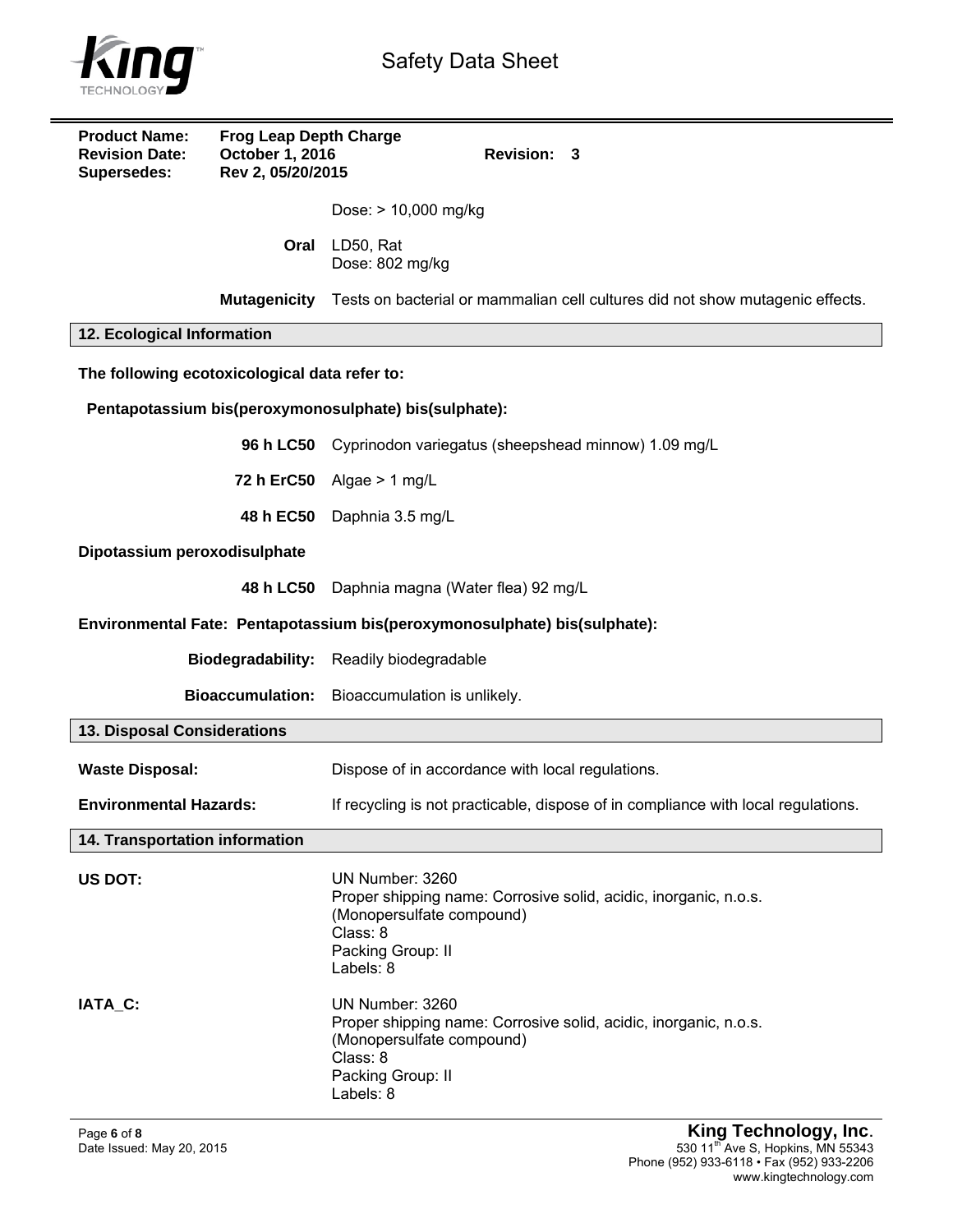

| <b>Product Name:</b><br><b>Revision Date:</b><br>Supersedes: | <b>Frog Leap Depth Charge</b><br>October 1, 2016<br>Rev 2, 05/20/2015 | Revision: 3                                                                                                                                                                                          |
|--------------------------------------------------------------|-----------------------------------------------------------------------|------------------------------------------------------------------------------------------------------------------------------------------------------------------------------------------------------|
| IMDG:                                                        |                                                                       | UN Number: 3260<br>Proper shipping name: Corrosive solid, acidic, inorganic, n.o.s.<br>(Monopersulfate compound)<br>Class: 8<br>Packing Group: II<br>Labels: 8                                       |
| 15. Regulatory information                                   |                                                                       |                                                                                                                                                                                                      |
| <b>TSCS Status</b>                                           |                                                                       | On the inventory, or in compliance with the inventory                                                                                                                                                |
| <b>SARA 313 Regulated Chemical(s)</b>                        |                                                                       | SARA 313: This material does not contain any chemical<br>components with known CAS numbers that exceed the threshold<br>(De Minimis) reporting levels established by SARA Title III, Section<br>313. |
| <b>Title III hazard classification</b>                       |                                                                       | Acute Health Hazard: Yes<br>Chronic Health Hazard: No<br>Fire: No<br>Reactivity/Physical hazard: No<br>Pressures: No                                                                                 |
| <b>California Prop. 65</b>                                   |                                                                       | Chemicals known to the State of California to cause cancer, birth<br>defects or any other harm: none known                                                                                           |
| NJ Right to Know Regulated Chemical(s)                       |                                                                       | Substances on the New Jersey Workplace Hazardous Substance<br>List present at a concentration of 1% for substances identified as<br>carcinogens, mutagens or teratogens): Potassium hydrogensulphate |
| <b>Active Compound:</b>                                      |                                                                       | Active Ingredient in this composition is Potassium<br>Peroxymonosulfate, CAS No: 10058-23-8, Concentration 43 - 47%                                                                                  |
| 16. Other information                                        |                                                                       |                                                                                                                                                                                                      |

Date of preparation: October 1, 2016

## **Details of change from previous version:**

Updated Corporate Logo

The information in this Safety Data Sheet should be provided to all who use, handle, store, transport, or otherwise be exposed to this product. This information has been prepared for the guidance of plant engineering, operations and management, and for persons working with or handling this product. Additionally, if this Safety Data Sheet is more than three years old you should contact King Technology to make certain that this sheet is current.

Although the information and recommendations set forth herein (hereinafter "information") are presented in good faith and believed to be correct as of the date hereof, King Technology makes no representations as to the completeness or accuracy thereof. Information is supplied upon the condition that the persons receiving same will make their own determination as to its safety and suitability for their purposes prior to use.

In no event will King Technology be responsible for damages of any nature whatsoever resulting from the use of or